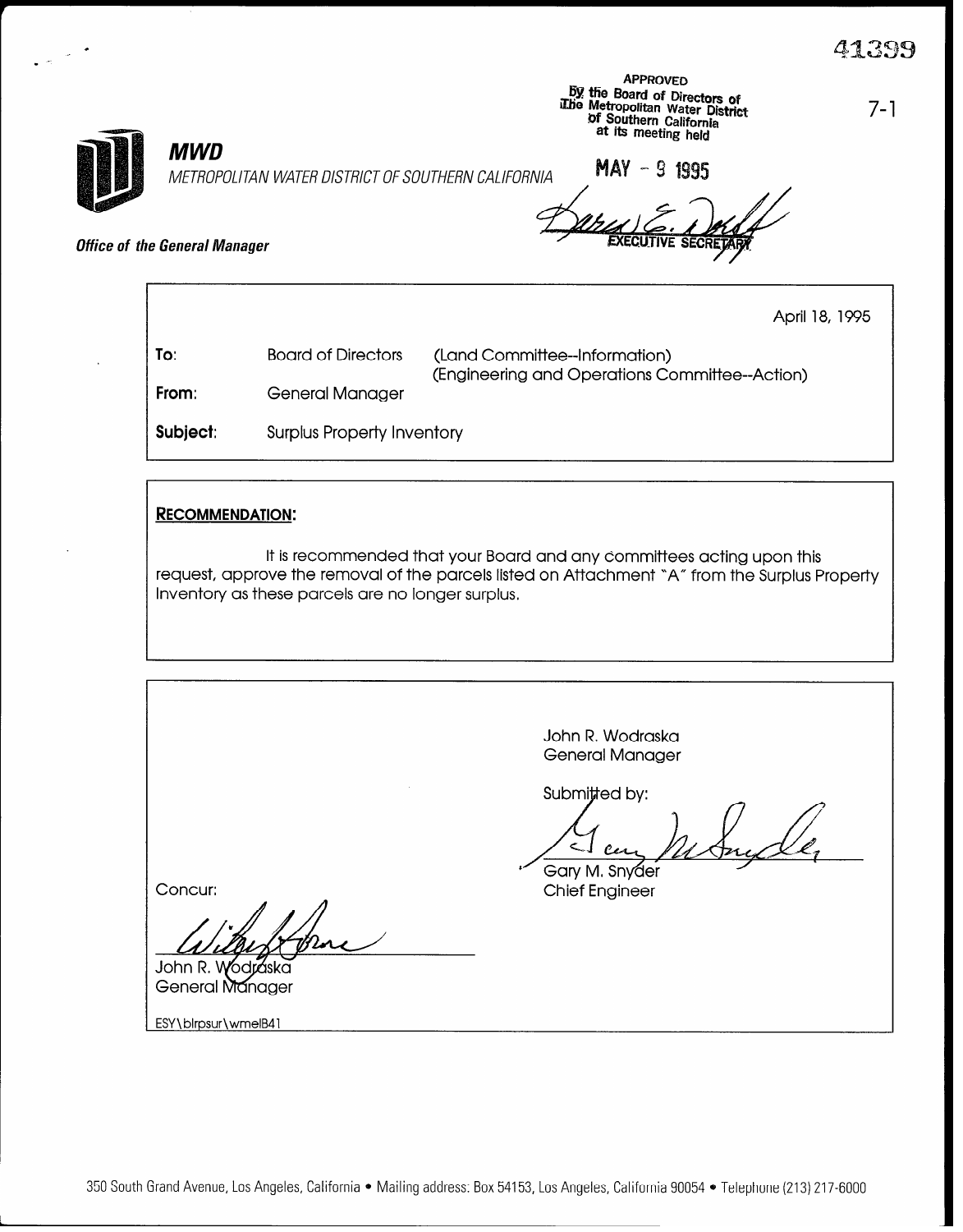## EXECUTIVE SUMMARY:

Pursuant to California Government Code Section 50569, Attachment "A" to this letter lists the properties which are recommended for removal from the Surplus Property Inventory, and Attachment 'B" reflects the resulting properties that The Metropolitan Water District of Southern California has declared surplus for operation needs.

It has been determined that four properties be removed from the Surplus Property Inventory because of either their close proximity to a capital project or their potential for operational use in the future,

## DETAILED REPORT:

Pursuant to California Government Code Section 50569, Attachment 'A" to this letter lists four properties which are recommended for removal from the Surplus Property Inventory (Inventory). The properties and the determinations made to remove them from the Inventory are as follows:

> 1) An 18,37 acre parcel used for the construction of the San Diego Canal - Parcel SDA-C-1-1 (Ptn.) - is adjacent to the proposed alignment of the Inland Feeder Pipeline at Warren Road and may be needed for the pipeline.

2) The following three parcels are being considered for operations expansion:

- An 80 acre parcel used for the Blind Canyon Camp and Dump Area -Parcel 136-7-1A (Ptn.);
- A 0.22 acre parcel adjacent to the Covina Pressure Control Structure -Parcel 1425-5-7 (Ptn,);
- A 6.63 acre parcel adjacent to the distribution system Parcels 1400-26-3 (Ptn) and 1400-27-5 (Ptn.).

The resulting Inventory is shown on Attachment 'B" and the disposition of these properties is given a low priority to facilitate the acquisition of properties required for construction of planned facilities.

Attached for your information are maps of the properties shown on both lists,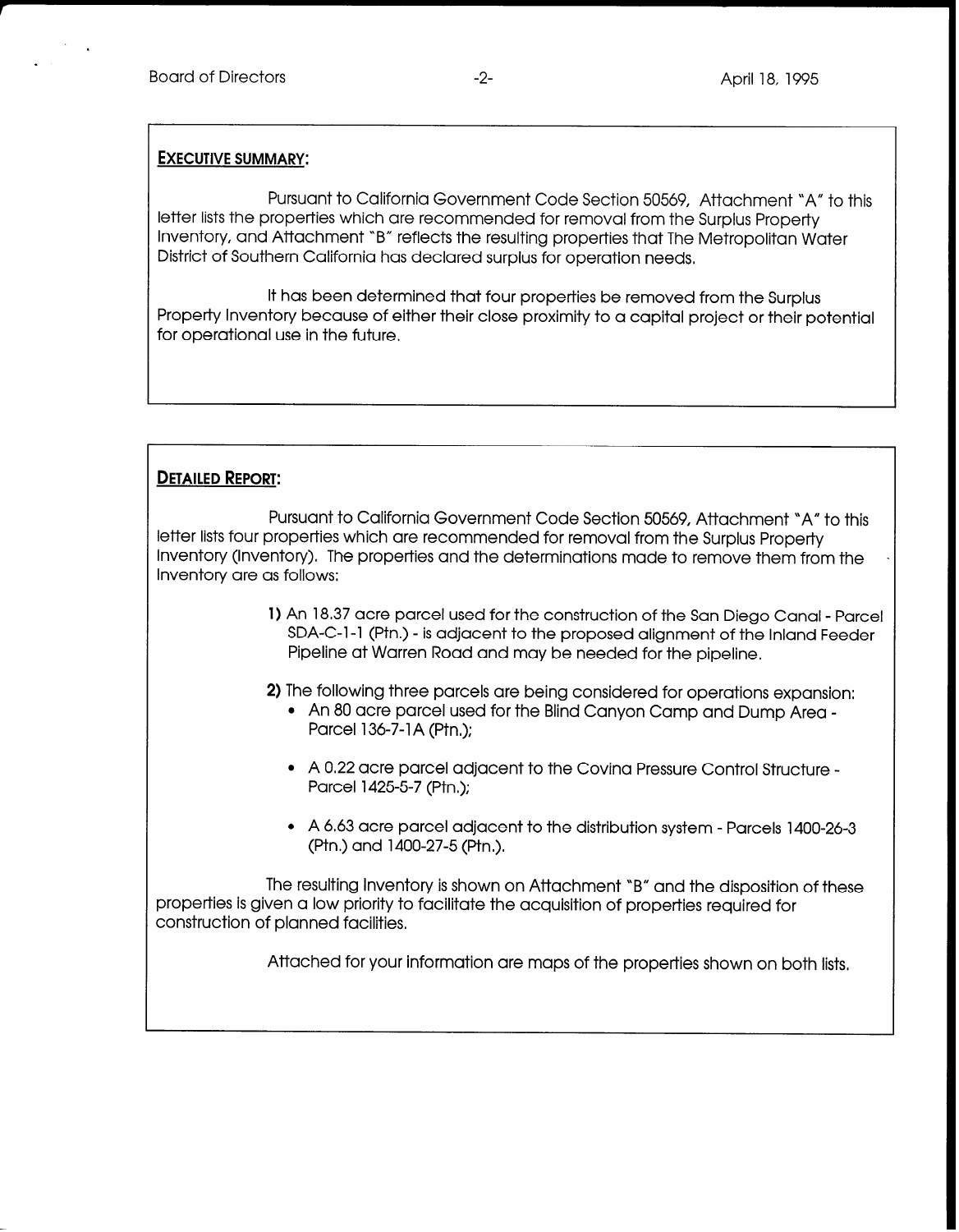Board of Directors **-3-** April 18, 1995

| <b>ATTACHMENT A:</b>                                                      |                                        |              |  |  |  |  |
|---------------------------------------------------------------------------|----------------------------------------|--------------|--|--|--|--|
| <b>Property Removed from Surplus Property Inventory</b><br>April 18, 1995 |                                        |              |  |  |  |  |
| <b>MWD Facility</b>                                                       | Parcel                                 | <u>Area</u>  |  |  |  |  |
| San Diego Pipeline No. 3<br>(San Diego Canal)                             | $SDA-C-1-1$ (Ptn.)                     | 18,37        |  |  |  |  |
| Colorado River Aqueduct<br>(Blind Canyon Camp & Dump Area)                | 136-7-1A (Ptn.)                        | 80,00        |  |  |  |  |
| Middle Feeder<br>(Covina Pressure Control Structure)                      | 1425-5-7 (Ptn.)                        | .22          |  |  |  |  |
| Upper Feeder<br>(Distribution System)                                     | 1400-26-3 (Ptn.)<br>& 1400-27-5 (Ptn.) | 6.63         |  |  |  |  |
|                                                                           | TOTAL                                  | 105.22 Acres |  |  |  |  |

astria Recita

.<br>Mataurika

SALER SET L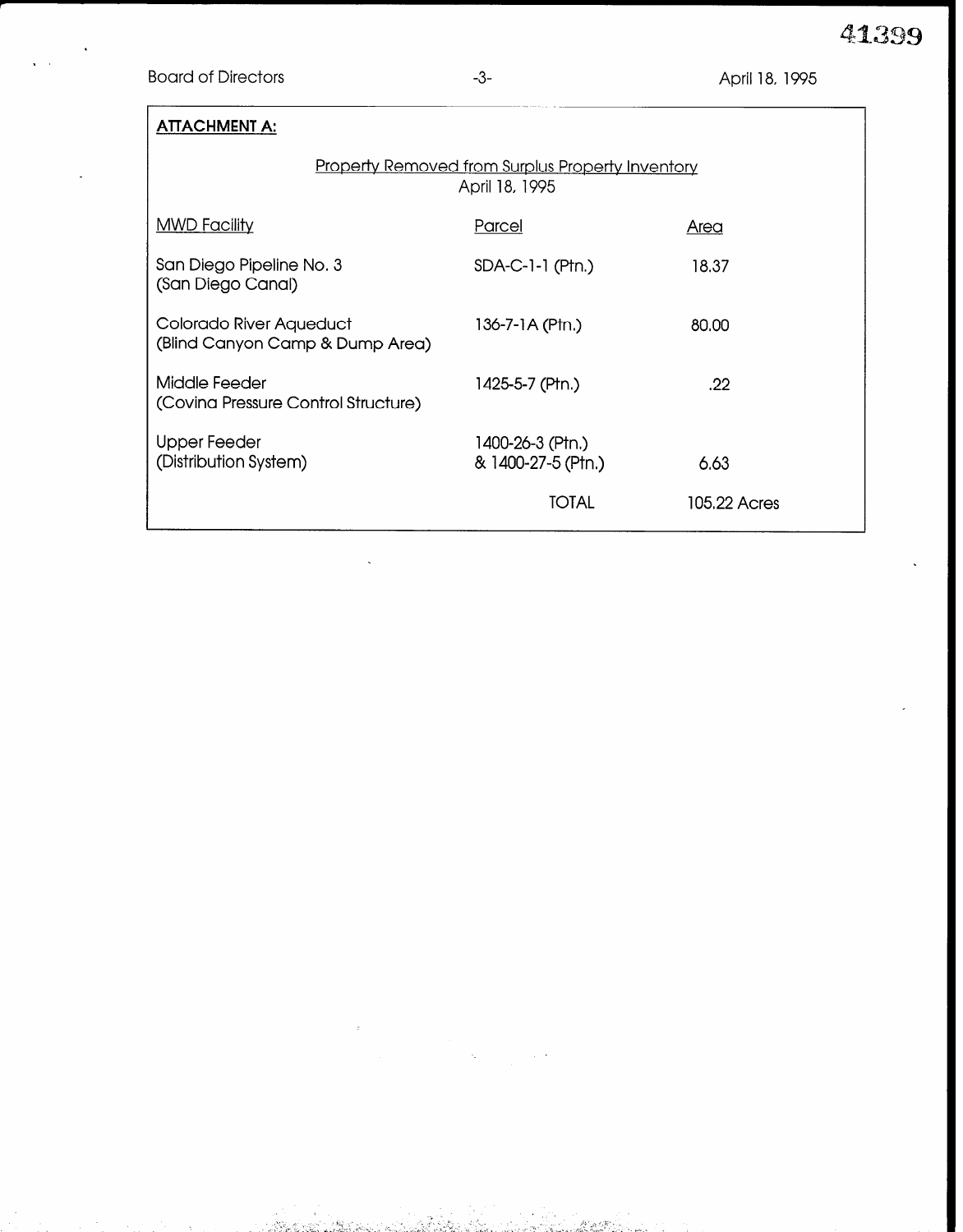41399

## **Board of Directors**

 $-4-$ 

| <b>ATTACHMENT B:</b>                                |                  |            |  |  |  |  |  |
|-----------------------------------------------------|------------------|------------|--|--|--|--|--|
| <b>Surplus Property Inventory</b><br>April 18, 1995 |                  |            |  |  |  |  |  |
| <b>MWD Facility</b>                                 | Parcel           | Area       |  |  |  |  |  |
| Middle Feeder                                       | 1425-10-9 (Ptn.) | 0.31       |  |  |  |  |  |
| <b>Box Springs Feeder</b>                           | 1609-2-14 (Ptn.) | 0.25       |  |  |  |  |  |
|                                                     | <b>TOTAL</b>     | 0.56 Acres |  |  |  |  |  |